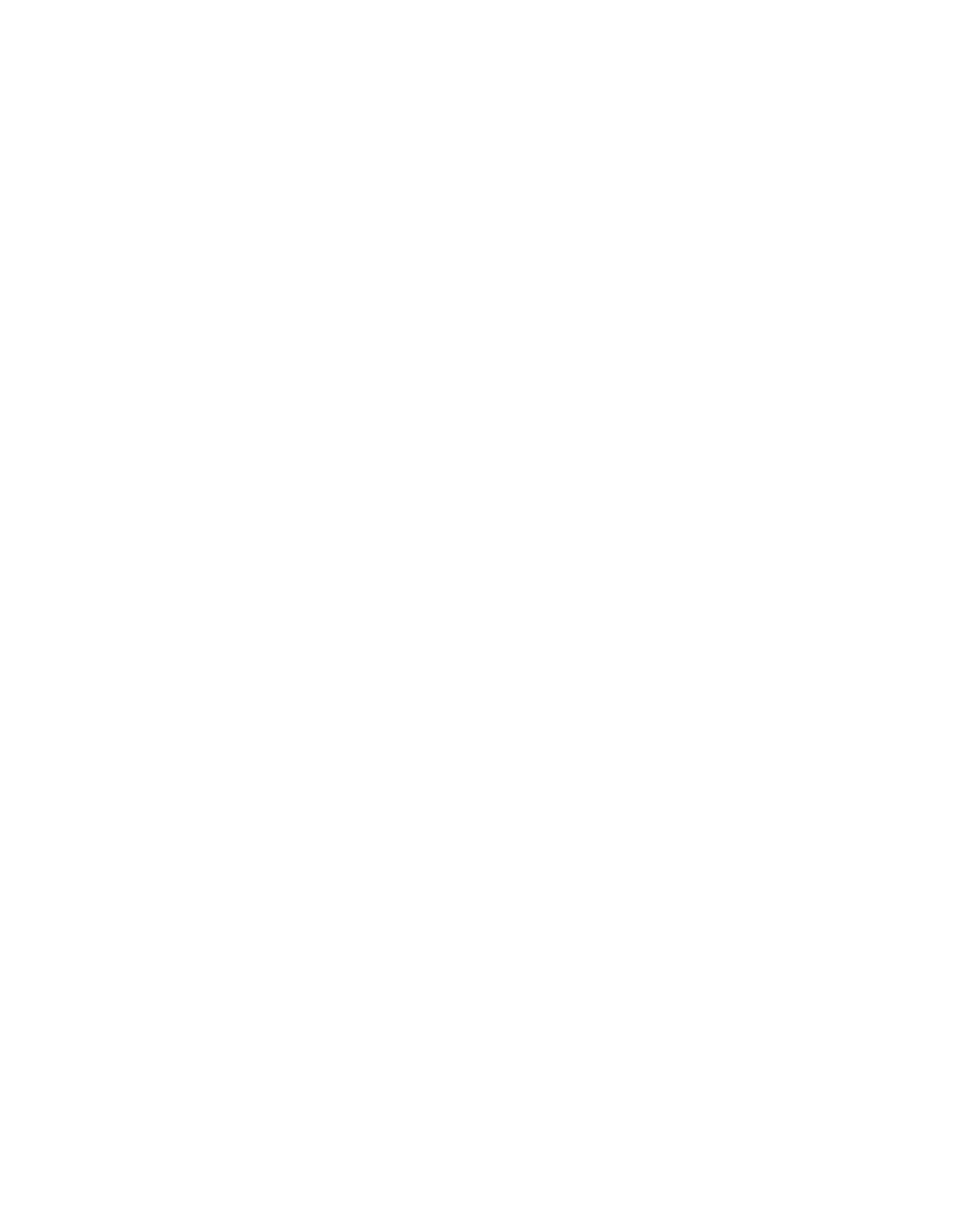## **Campaign**

| Name                            | SPEX engineering flights + Porter Ranch gas leak overflights (SPEX-PR) |
|---------------------------------|------------------------------------------------------------------------|
| Dates                           | 2 February - 9 February 2016                                           |
| Locations                       | California and Pacific Ocean                                           |
| ER-2 remote sensing instruments | AirMSPI, AVIRIS, SPEX                                                  |
| <b>Publications</b>             | http://doi.org/10.5194/amt-9-2877-2016                                 |
|                                 | http://doi.org/10.1002/2017JD026776                                    |

#### **AirMSPI Overview of Data Calibration and Processing to Level 1 B2**

| Data (Ellipsoid projected)  | http://doi.org/10.5067/                                      |
|-----------------------------|--------------------------------------------------------------|
|                             | AIRCRAFT/AIRMSPI/SPEX-PR/RADIANCE/ELLIPSOID v006             |
| Data (Terrain projected)    | http://doi.org/10.5067/                                      |
|                             | AIRCRAFT/AIRMSPI/SPEX-PR/RADIANCE/TERRAIN v006               |
| Data Delivery Version       | V006                                                         |
| <b>PGE Software Version</b> | 1023                                                         |
| Lab. Cal. Software Version  | 6.7                                                          |
| Radiometric Calibration     | 30 March 2016                                                |
| Polarimetric Calibration    | 15 April 2016                                                |
| Vicarious Calibration       | 5 July 2016                                                  |
| Lin. Cal. File              | airmspi lineal 20110921 v6.7.dat                             |
| Rad. Cal. File              | airmspi radcal lab20160330v6.7_vc20160705_update20170418.dat |
| Pol. Cal. File              | airmspi polcal 20160415 v6.7.dat                             |



ii

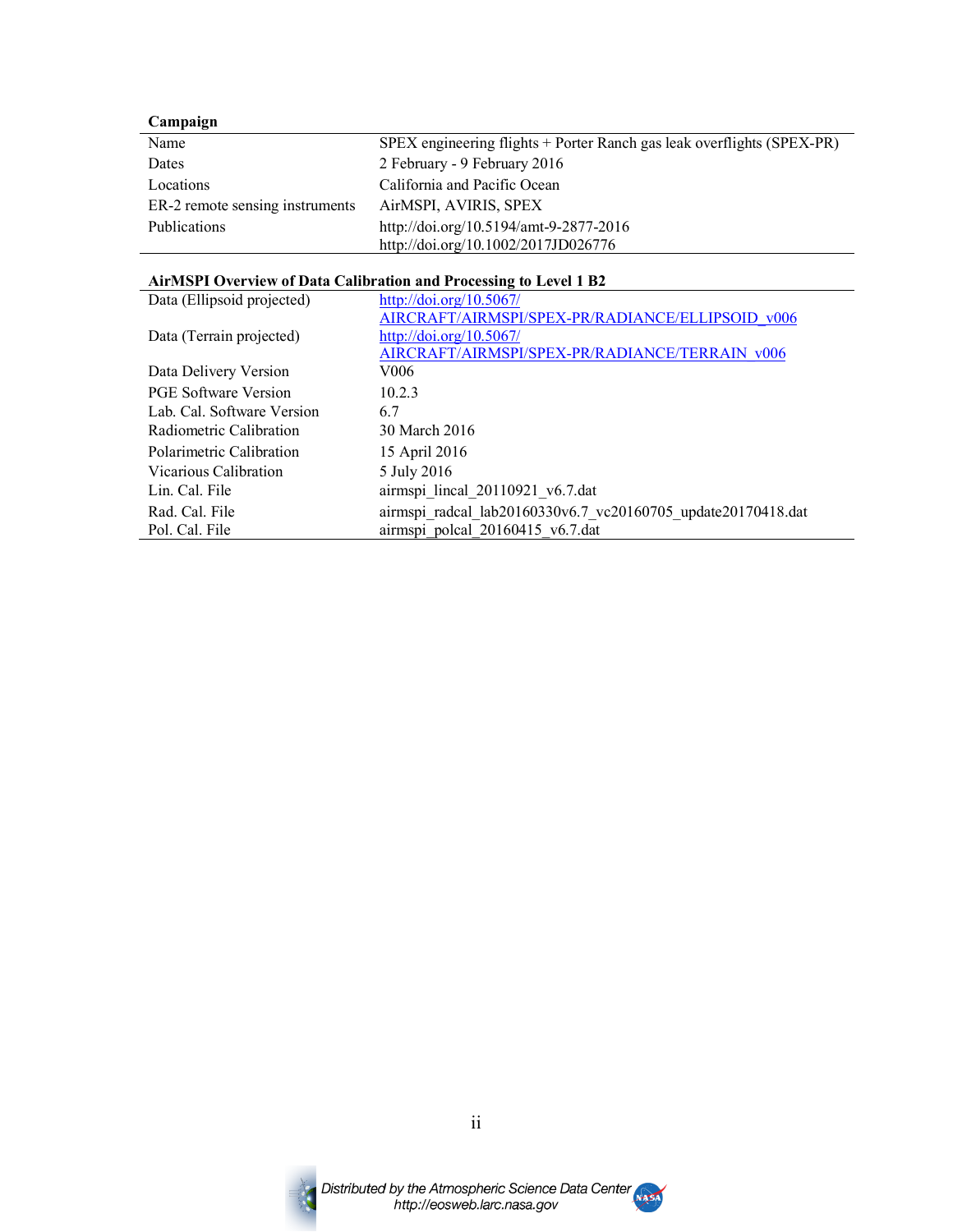JPL D-101765

Airborne Multiangle SpectroPolarimetric Imager (AirMSPI)

# **AirMSPI Data Quality Statement: SPEX-PR Campaign**

APPROVALS:

David J. Diner AirMSPI Principal Investigator

© 2018 California Institute of Technology. Government sponsorship acknowledged.

Approval signatures are on file with the AirMSPI Project. To determine the latest released version of this document, consult the AirMSPI web site (http://airbornescience.jpl.nasa.gov/instruments/airmspi/).





iii

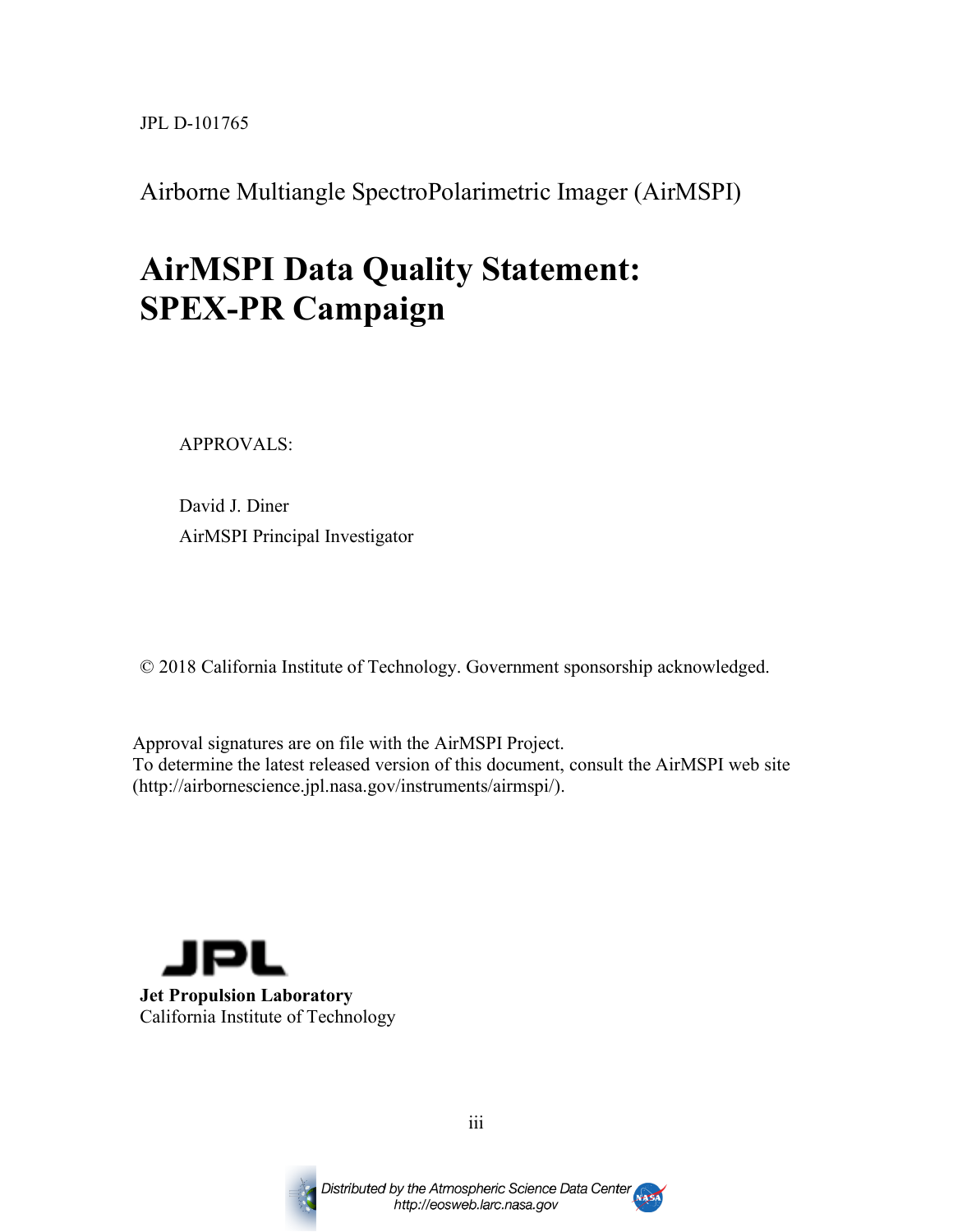### **Document Change Log**

| Revision | Date !        | Affected Portions and Description |
|----------|---------------|-----------------------------------|
|          | 20 April 2018 | Original release                  |

### **Which Product Versions Does this Document Cover?**

| <b>Product Filename Prefix</b> | <b>Version Number</b><br>in Filename | <b>Brief Description</b>                                                |
|--------------------------------|--------------------------------------|-------------------------------------------------------------------------|
| AirMSPI ER2 GRP ELLIPSOID      | V006                                 | L1B2 Ellipsoid-Projected Georectified<br>Radiance and Polarization Data |
| AirMSPI ER2 GRP TERRAIN        | V006                                 | L1B2 Terrain-Projected Georectified<br>Radiance and Polarization Data   |



iv

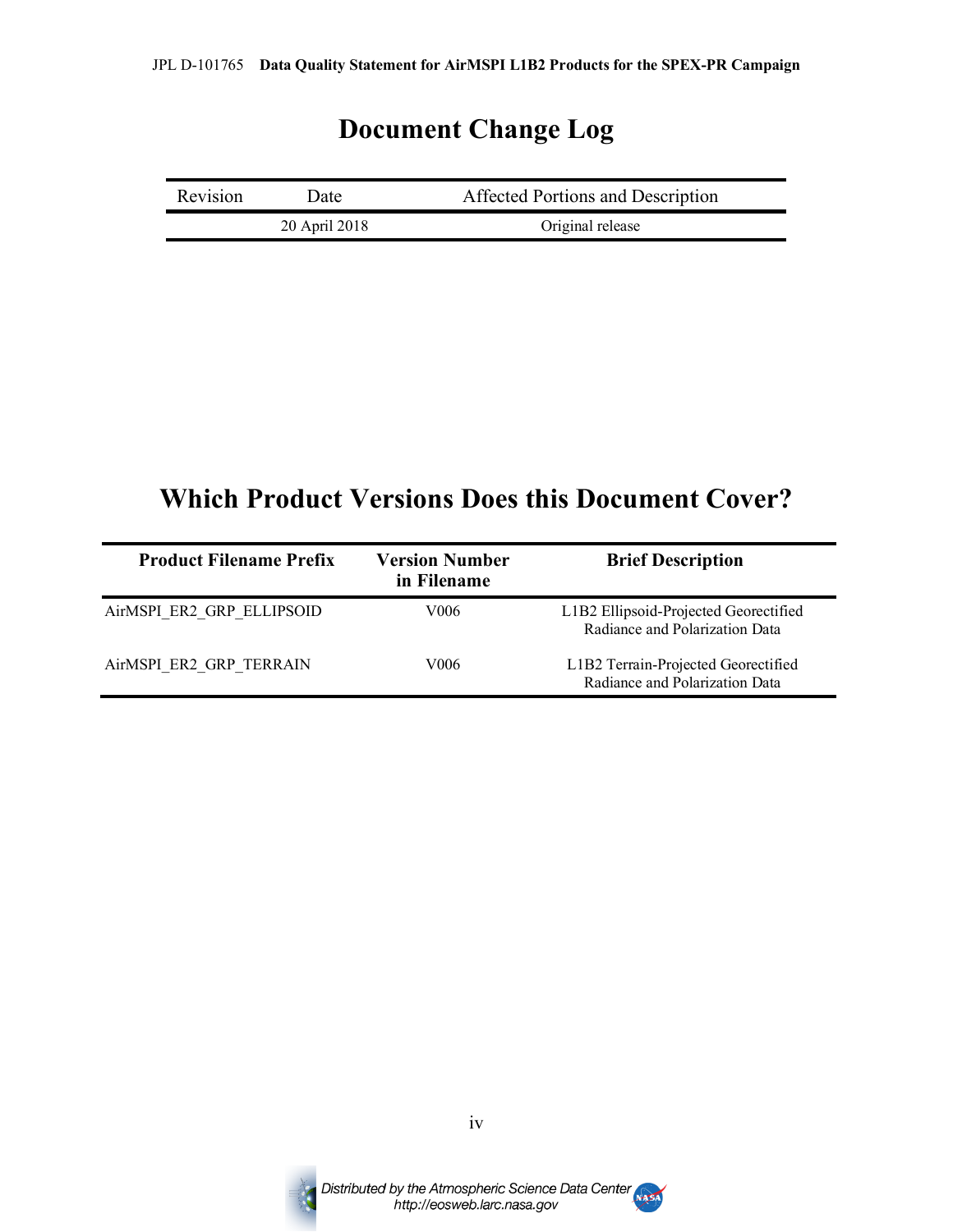# **TABLE OF CONTENTS**

| $\mathbf{1}$            |                                   |                                                                   |  |
|-------------------------|-----------------------------------|-------------------------------------------------------------------|--|
|                         | 11<br>12<br>1 <sup>3</sup><br>1.4 |                                                                   |  |
| $\mathbf{2}$            |                                   |                                                                   |  |
|                         | 2.1<br>22<br>2.3<br>2.4           | RADIOMETRIC DATA QUALITY INDICATORS  ERROR! BOOKMARK NOT DEFINED. |  |
| 3                       |                                   |                                                                   |  |
| $\overline{\mathbf{4}}$ |                                   |                                                                   |  |
| 5                       |                                   |                                                                   |  |
| 6                       |                                   |                                                                   |  |
| 7                       |                                   |                                                                   |  |
| 8                       |                                   |                                                                   |  |
|                         |                                   |                                                                   |  |



 $\overline{\mathbf{V}}$ 

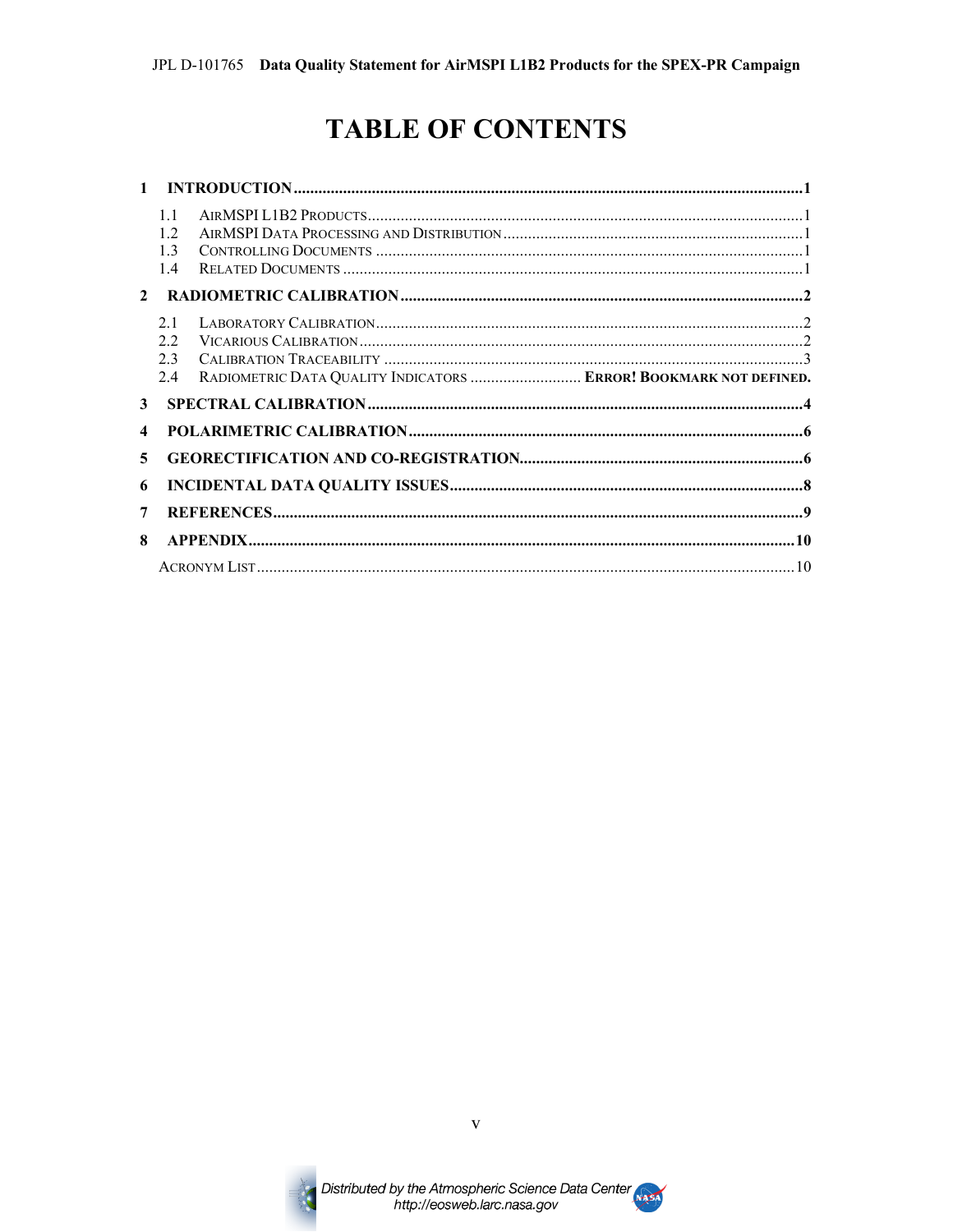### **1 INTRODUCTION**

#### **1.1 AirMSPI L1B2 Products**

The Airborne Multiangle SpectroPolarimetric Imager (AirMSPI) Level 1B2 products contain radiometric and polarimetric observations of clouds, aerosols, and the surface of the Earth made from the National Aeronautics and Space Administration's (NASA) ER-2 high altitude research aircraft. The AirMSPI instrument acquires data using one of two possible modes, step-and-stare and sweep. Step-and-stare data are gridded with 10 m spatial sampling, with one file provided for each view angle. Sweep data are gridded with 25 m spatial sampling. Files are distributed in HDF-EOS-5 format.

The purpose of this document is to describe the data quality of the AirMSPI L1B2 products specifically for the SPEX engineering flights + Porter Ranch gas leak overflights (SPEX-PR) field campaign, which took place in California and over the Pacific Ocean in February 2016.

#### **1.2 AirMSPI Data Processing and Distribution**

The MISR Science Computing Facility (SCF) at the Jet Propulsion Laboratory (JPL) supports the development of AirMSPI science algorithms and software, instrument calibration and performance assessment, and also provides quality assessment and data validation services with respect to AirMSPI Science Data Processing (SDP). The MISR SCF is used to perform the standard processing of the AirMSPI data. After AirMSPI data processing is complete, the standard output products are archived and made available to users via the Langley Research Center (LaRC) Atmospheric Science Data Center (ASDC) client services. See https://eosweb.larc.nasa.gov/project/airmspi/airmspi\_table.

#### **1.3 Controlling Documents**

1) Multiangle Spectropolarimetric Imager (MSPI) Algorithm Theoretical Basis Document Rev. B Draft, November 2009 (or latest version).

#### **1.4 Related Documents**

1) AirMSPI Data Product Specification for the AirMSPI Level 1B2 Products (V006), JPL D-100825, Rev. C, September 2017 (or latest version).



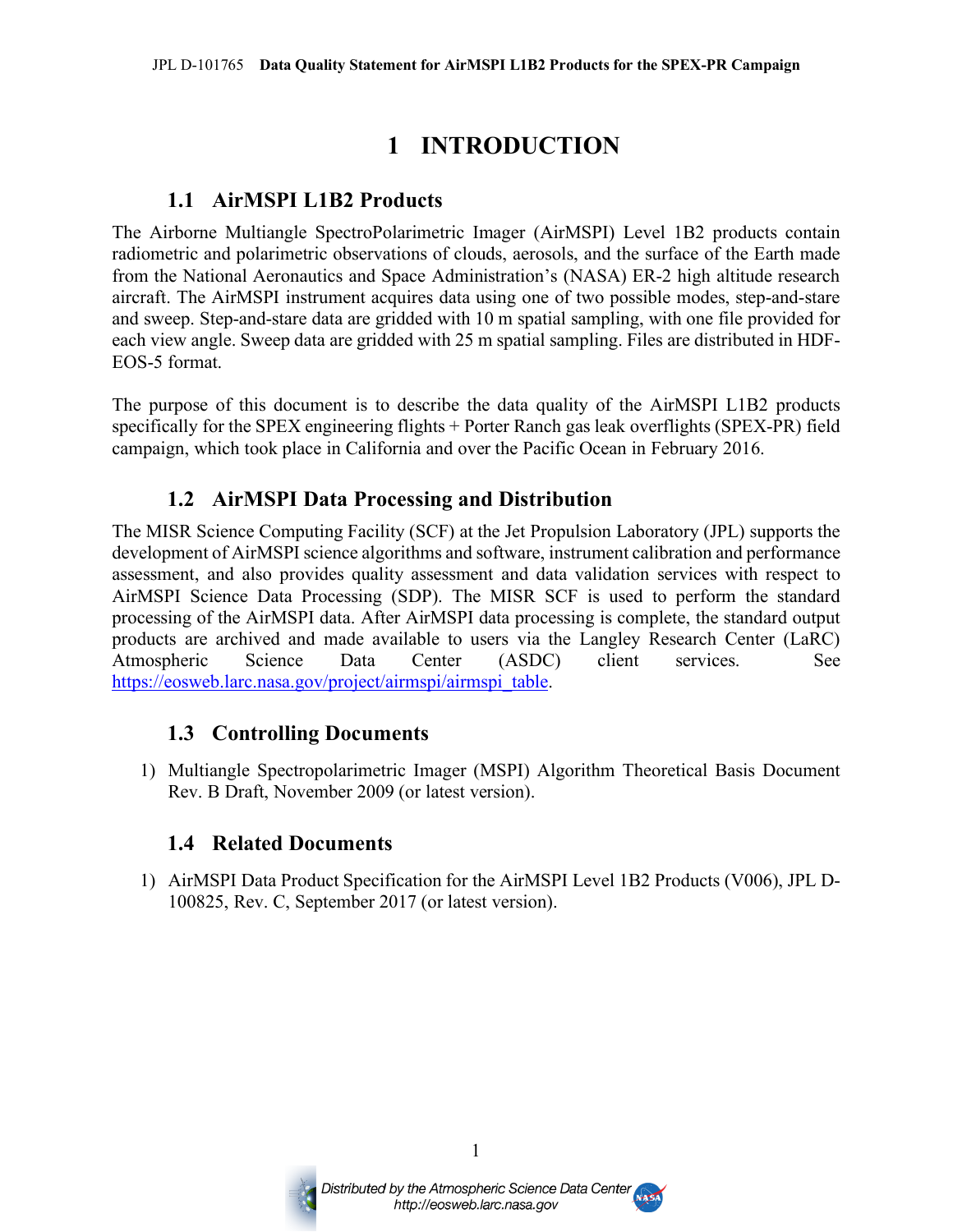### **2 RADIOMETRIC CALIBRATION**

#### **2.1 Laboratory Calibration**

Laboratory radiometric calibration of the AirMSPI instrument (Diner et al., 2013a) was conducted on 30 March 2016 (after the SPEX-PR field campaign) by observing the output port of a 1.65 m integrating sphere. The sphere illuminates the entire field of view of the instrument. Data were collected at multiple light levels and the sphere output was monitored with an Analytical Spectral Devices (ASD) FieldSpec Pro spectrometer in order to generate a digital number (DN) vs. radiance regression for each pixel. The AirMSPI line arrays have 1536 pixels in each channel. Offset levels are determined from observations in 100 pixels at the end of each array that are shielded from illumination; hence only 1436 pixels in each line collect image data. After correction for nonlinearity (lincal), gain factors are computed on a per-pixel basis for each channel. The 13 spectral channels of the instrument measure incident radiance at wavelengths close to 355, 380, 445, 470, 555, 660, 865, and 935 nm (8 bands). In keeping with Stokes parameter nomenclature, the polarization channels report *I*, *Q*, and *U*, where *I* is the total measured radiance. The Stokes parameters *Q* (excess of horizontally over vertically polarized light) and *U* (excess of 45° over 135° polarized light) are reported for the bands at 470, 660, and 865 nm. Note that the AirMSPI instrument does not have a separate radiance-only channel at 470 nm. The radiance reported in the AirMSPI data products for this channel is obtained independently from the demodulated 470Q and 470U channel data and is the mean of the values derived from these two channels. Thus, although the AirMSPI instrument itself only has 13 spectral channels, 14 spectral channels are reported in the AirMSPI L1B2 products.

Although gain factors are derived on a per-pixel basis, residual striping can appear in Earth images, particularly in the UV bands. It is believed that this striping is the result of out-of-band spectral leakage due to physical imperfections in the focal plane filter.

#### **2.2 Vicarious Calibration**

On 05 July 2016, AirMSPI overflew the parking lot at Hangar 703, Armstrong Research Flight Center. Data were taken both from the air, and by a team on the ground. For the latter, both the reflectance of the parking lot, surface pressure, and aerosol loading measurements were made. Instrumentation included an Analytic Spectral Devices (ASD) field spectrometer and a Microtops sunphotometer. These data were used as input to the Markov radiative transfer code, which produced top-of-atmosphere spectral radiances. The Markov code is a vector code, tracing polarization components through the atmosphere. This vicarious calibration of AirMSPI had banddependent agreement with the laboratory calibration. Differences ranged from 15% in the UV to 1% agreement in the mid-visible. The radiometric calibration of AirMSPI was set using this vicarious calibration. It is believed to have a higher accuracy than the laboratory calibration, due to the low UV light levels used to calibrate in the laboratory.



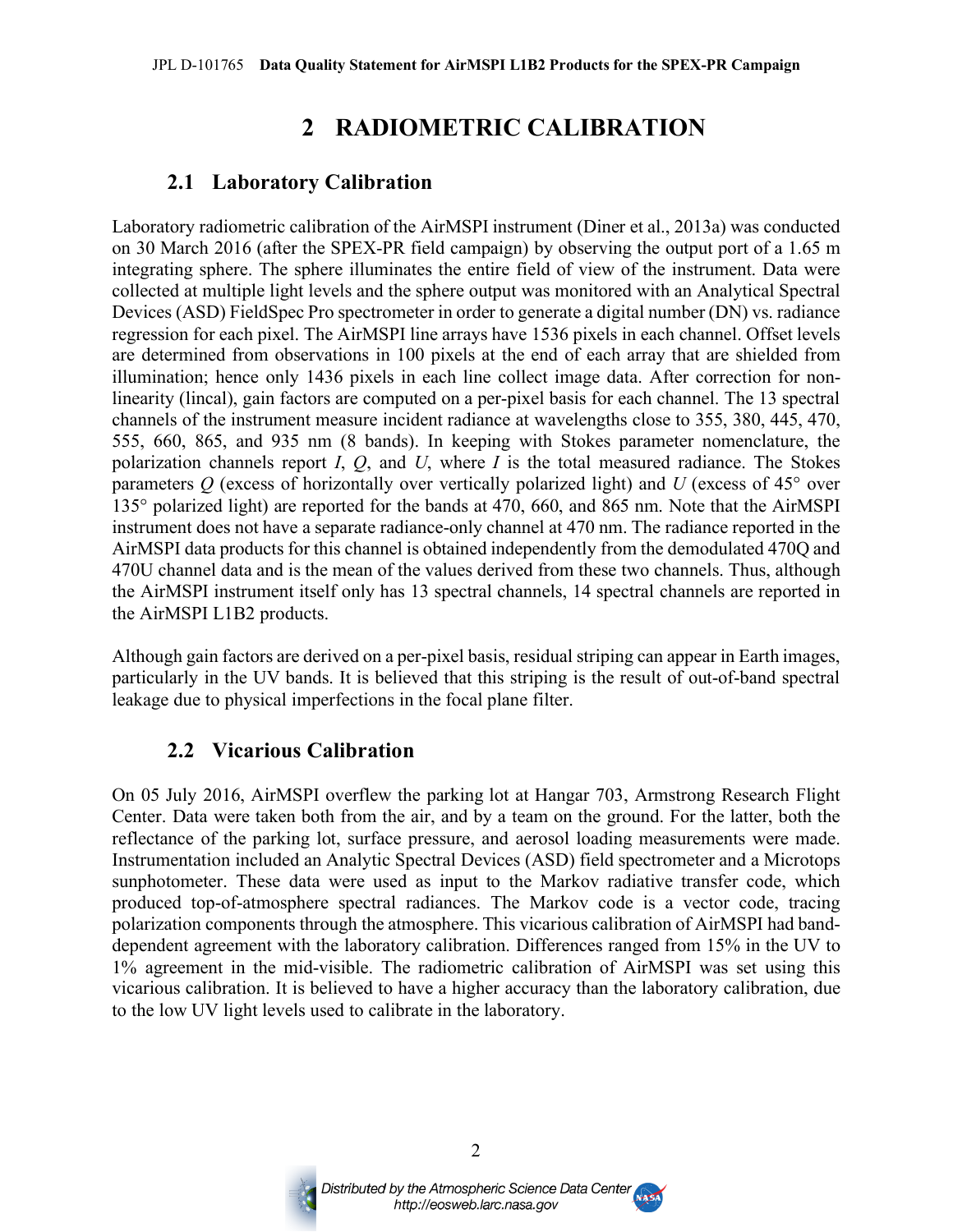#### **2.3 Calibration Traceability**

AirMSPI calibrations are traceable to *Système international* (SI) Units, via National Institute of Standards and Technology (NIST) standards. For laboratory calibrations, this is through a reference 20.32 cm (8 inch) integrating sphere, calibrated annually by the vendor, Gooch & Housego (http://goochandhousego.com/). For vicarious calibrations, this is through a Spectralon reflectance standard located at the vicarious calibration site.

#### **2.4 Radiometric Data Quality Indicators**

Following the practice adopted by the Multi-angle Imaging SpectroRadiometer (MISR) project, each AirMSPI pixel is assigned a Radiometric Data Quality Indicator (RDQI). The RDQI definitions are as follows:

 $RDOI = 0$ : No radiometric issues are identified.

 $RDQI = 1$ : The radiometric quality does not meet an identified threshold but is deemed usable for scientific analysis purposes.

 $RDQI = 2$ : The radiometric quality does not meet a secondary threshold and the data from this pixel should not be used for scientific analysis purposes.

RDQI = 3: The quality of the pixel is scientifically and cosmetically unusable. In addition, the shielded pixels at the end of each line array are marked with RDQI of 3.

During laboratory calibration, a "gain" is computed from the slope of camera output DN to totalband incident radiance, *I*. It is observed that pixels with a large out-of-band leakage have a larger uncertainty in this gain, in that it is observed to vary with the spectrum of the incident light. A data quality indicator can thus be computed based on the change in gain with different illumination sources. Specifically, we take the ratio of the gain computed with an incandescent lamp to the gain computed from adding a UV plasma lamp. Pixels for which this gain ratio is between 0.95 and 1.05 are assigned an RDQI value of 0 indicating that out-of-band light is a small contributor to the measured radiance. Pixels for which the gain ratio is outside of this range, but between 0.90 and 1.10 are assigned an RDQI value of 1. Pixels with gain ratios outside both these ranges, but between 0.80 and 1.20 are assigned an RDQI value of 2. All other pixels are assigned an RDQI value of 3. Note that for the 470I channel, for which the reported radiance is the mean of the demodulated 470Q and 470U channel data, the RDQI is likewise calculated as the mean (rounded to the nearest integer) of the RDQI values for these two channels. The observed out-of-band leakage is believed to be the cause of striping in the images, which is particularly noticeable in the UV bands.

Occasionally, scene elements (e.g., deep clouds or sunglint) are so bright as to cause saturation in some pixels. Future versions of the AirMSPI product may flag these situations, but this has not been done for the current version of the publicly available data. Isolated pixels that experienced saturation in one or more channels are readily identifiable in the imagery due to their anomalous appearance. In some scenes, saturation affected a significant portion of the imagery at a particular



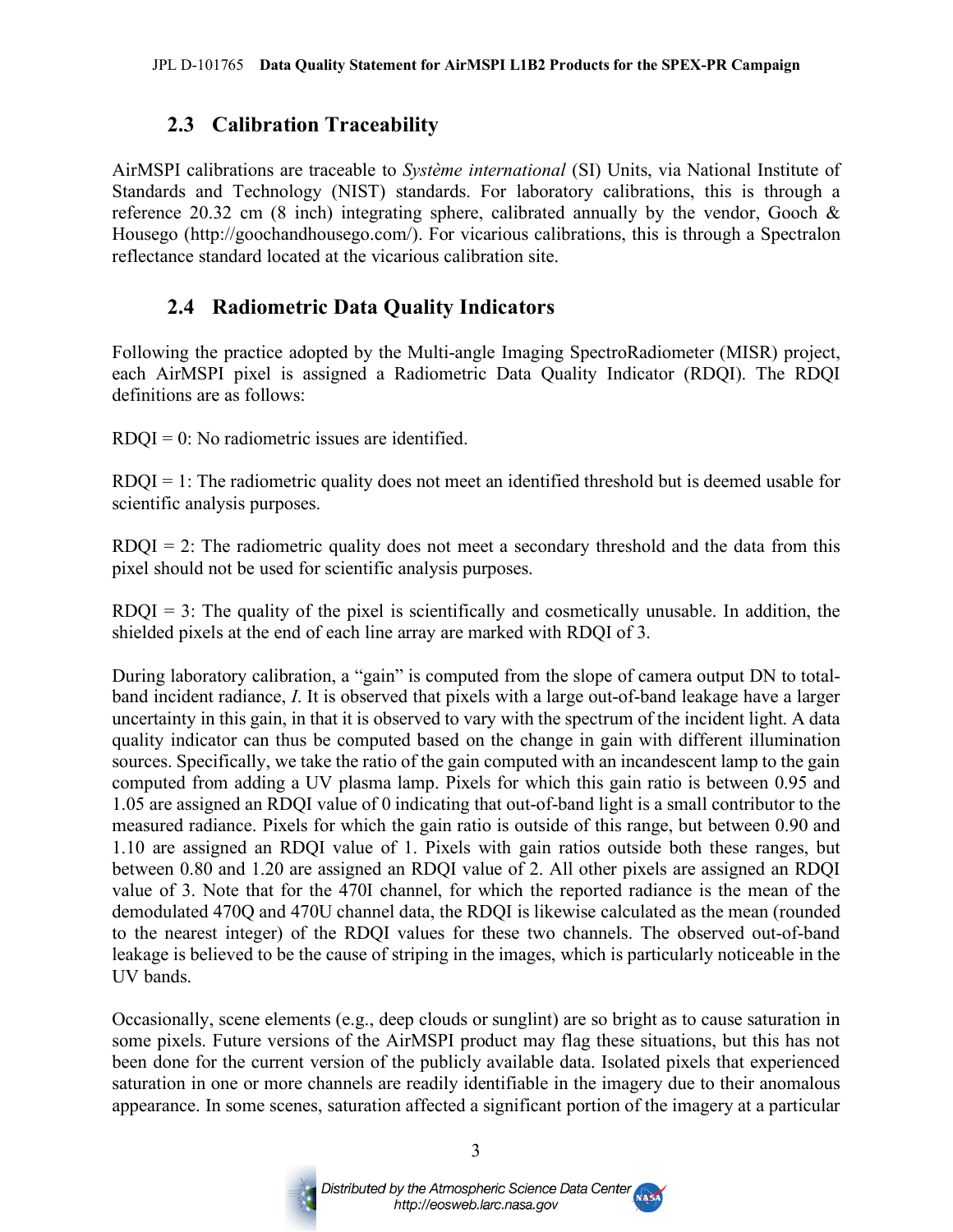#### JPL D-101765 **Data Quality Statement for AirMSPI L1B2 Products for the SPEX-PR Campaign**

view angle, and release of those data is delayed pending implementation of the saturation flag. In other cases, users may notice that the files corresponding to the aftmost angles are shorter than normal, or missing. This can occur, for instance, when the step-and-stare observing sequence was terminated early by the ER-2 pilot.

As described above, for the 470 nm radiance channel, information from two polarimetric channels – a channel measuring *I* and *Q*, and a channel measuring *I* and *U* – is used to generate the data reported in the L1B2 product. The RDQI values reported for the 470 nm *I* radiance channel represent the maximum of the values reported separately for these two channels. For the 660 and 865 nm bands, three channels are used to generate the data reported in the L1B2 product: a channel measuring *I* only, a channel measuring *I* and *Q*, and a channel measuring *I* and *U*. The RDQI values reported for these channels represent the values in the non-polarimetric *I* channel, and are typically 0.

Pixels marked with RDQI = 0 are expected to have an absolute radiometric uncertainty of  $\sim$ 5%  $(1\sigma)$ . This radiometric uncertainty is attributed to the vicarious calibration methodology, which sets the absolute radiometric scale. The laboratory calibration is used to establish the relative-pixel response, also known as "flat-fielding". Comparisons of vicarious calibrations before (10 November 2015) and after (5 July 2016) the campaign suggest that the sensor remained stable during the campaign.

### **3 SPECTRAL CALIBRATION**

Determination of the detailed spectral response function (SRF) of each AirMSPI channel has been made based on the laboratory calibration of 9 December 2013. A monochromator was used for this purpose. The SRF is equal to the camera response to monochromatic light normalized by a silicon diode response. The monochromator provided wavelength scans from 300 to 2500 nm. Two sources were used in separate spectral scans of all channels — a Luxim Light Emitting Plasma lamp for ultraviolet-blue, and a quartz-halogen lamp for the remaining visible and near-infrared channels. The results of this calibration are shown in Table 1 and Figure 2.

In the current product release (V006), center wavelengths, effective (equivalent square-band) bandwidths, and effective (equivalent square-band) transmittances are calculated by applying the moments method of Palmer (1984) to the normalized spectral response of each band over the range 300-1100 nm. Solar irradiances are weighted by the total-band spectral response. The Wehrli (1985) extraterrestrial solar spectrum was used for this purpose. These values are provided in Table 1 below, and represent the total-band response. Again, the values reported for the 470I channel represent the mean of the demodulated 470Q and 470U channel values.

In general, radiometric response at wavelengths far from the "in-band" spectral region is estimated  $at < 10^{-4}$  of the peak response, though as noted above, a larger amount of out-of-band leakage is present in a small subset of pixels in the UV bands, leading to striping in a portion of the UV images. Currently uncorrected striping in the 355 and 380 nm bands is attributed to filter blemishes that create a scene-dependent scattered light response.



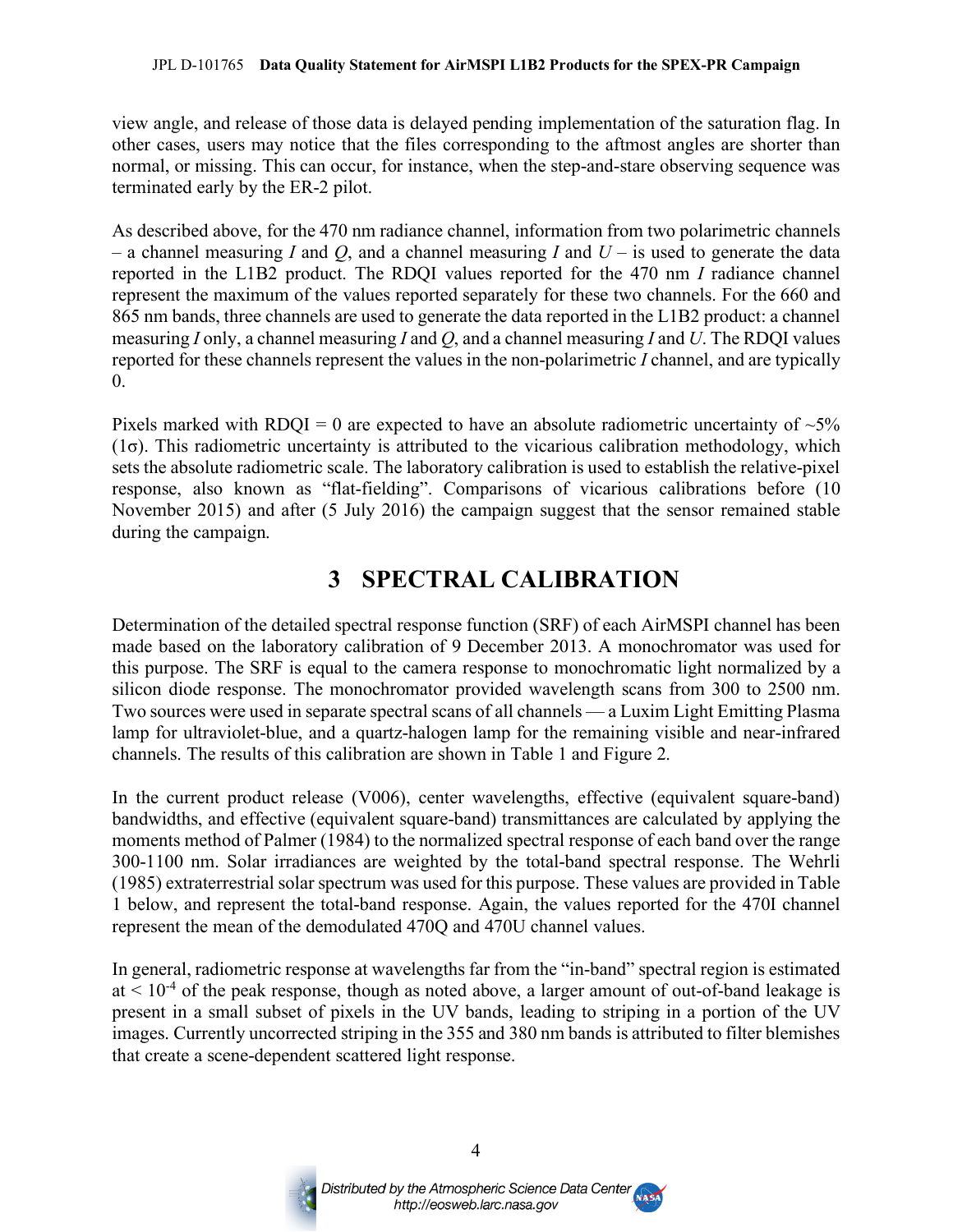| <b>Channel Name</b> | <b>Center Wavelength</b><br>(nm) | <b>Effective</b><br><b>Bandwidth</b><br>(nm) | <b>Effective</b><br>Transmittance | <b>Solar Irradiance</b><br>$(W m^{-2} nm^{-1})$ |
|---------------------|----------------------------------|----------------------------------------------|-----------------------------------|-------------------------------------------------|
| 355I                | 355.1                            | 47.7                                         | 0.609                             | 1.002                                           |
| 380I                | 377.2                            | 40.4                                         | 0.750                             | 1.079                                           |
| 4451                | 443.3                            | 46.0                                         | 0.799                             | 1.861                                           |
| 470I                | 469.1                            | 45.5                                         | 0.824                             | 2.000                                           |
| 470Q                | 469.4                            | 45.0                                         | 0.837                             | 1.999                                           |
| 470U                | 468.8                            | 46.0                                         | 0.815                             | 2.000                                           |
| 5551                | 553.5                            | 38.6                                         | 0.758                             | 1.857                                           |
| 660I                | 659.2                            | 45.2                                         | 0.835                             | 1.555                                           |
| 660Q                | 659.1                            | 43.8                                         | 0.881                             | 1.556                                           |
| 660U                | 659.1                            | 48.2                                         | 0.798                             | 1.556                                           |
| 8651                | 863.3                            | 43.5                                         | 0.829                             | 0.976                                           |
| 865Q                | 863.7                            | 45.6                                         | 0.810                             | 0.976                                           |
| 865U                | 864.1                            | 48.5                                         | 0.753                             | 0.975                                           |
| 935I                | 931.3                            | 53.2                                         | 0.809                             | 0.823                                           |

*Table 1 – Total-band effective center wavelength, bandwidth and transmittance, and total-band weighted solar irradiance E0 [W m-2 nm-1] at 1 AU*



**Figure 2.** AirMSPI spectral response functions (SRF) shown in colored lines with the Wehrli (1985) exoatmospheric solar irradiance values shown in the faint, gray, dotted line. E0 values at 1 AU are indicated by the "+" symbol.



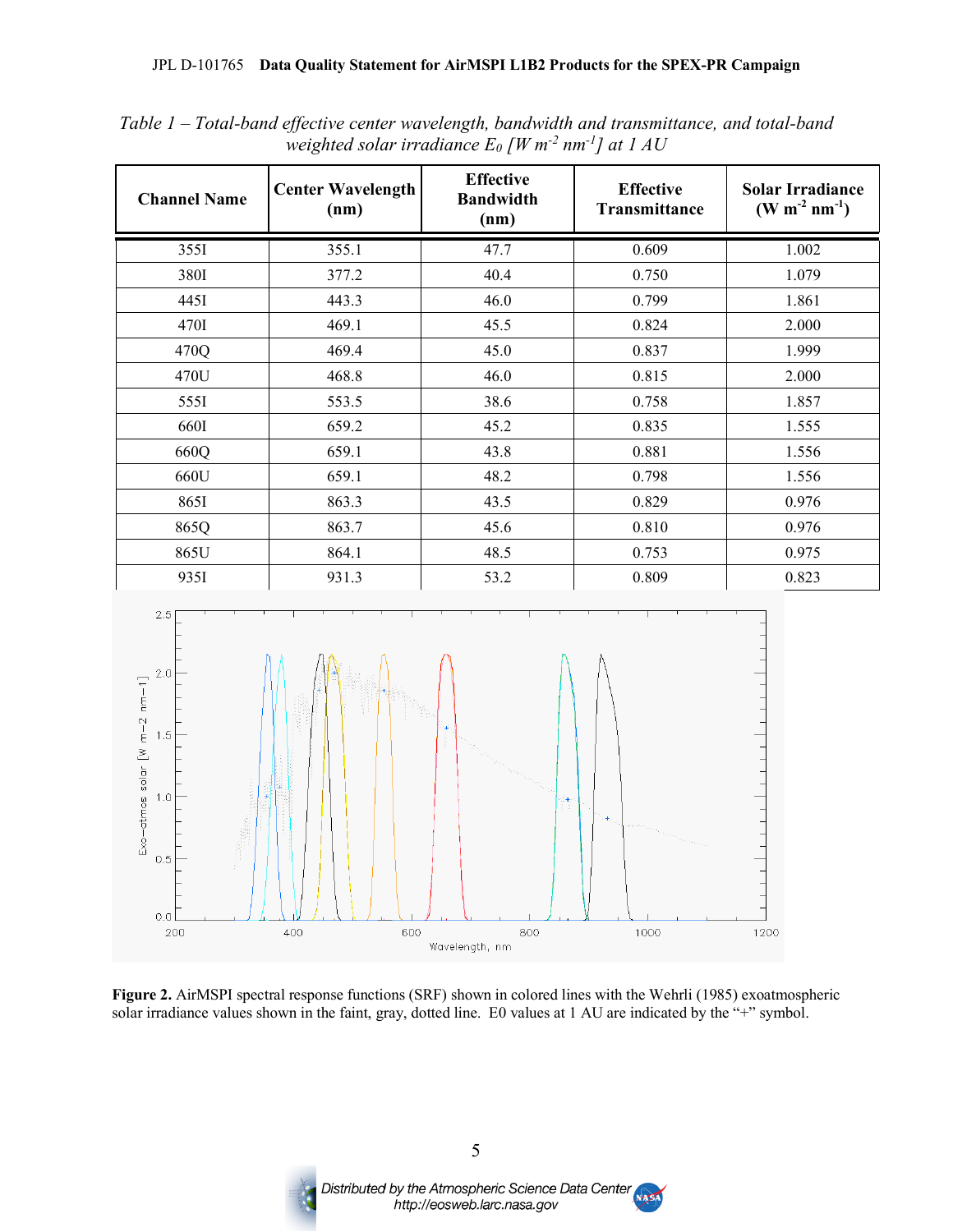### **4 POLARIMETRIC CALIBRATION**

AirMSPI uses a time-varying retardance in the optical path to modulate the orientation of the linearly polarized component of the incoming light, described by the Stokes components *Q* (excess of horizontally over vertically polarized light) and *U* (excess of 45º over 135º polarized light) (Diner et al., 2007, 2010; Mahler et al., 2011). As a result, the ratios of these parameters to the radiance *I*, given by  $q = Q/I$  and  $u = U/I$  are to first order insensitive to the absolute radiometric calibration of a given pixel because both the numerator and denominator are determined from signals acquired by the same detector element. The degree of linear polarization (DOLP) and angle of linear polarization (AOLP) derived from these ratios, equal to  $\sqrt{q^2 + u^2}$  and 0.5tan<sup>-1</sup>(u/q), respectively, are likewise insensitive to absolute radiometric calibration, based on similar considerations. To compensate for instrumental polarization aberrations (e.g., mirror diattenuation, imperfect retardance), a set of 10 polarimetric calibration coefficients is established for every pixel (Diner et al., 2010).

Two specialized pieces of equipment exist for verifying and controlling the performance of the polarimetric measurement approach during in-flight operations of AirMSPI. The first is an optical probe, which continuously sends a beam of light through the photoelastic modulators (PEMs) to monitor their retardances and phases. The information from the probe shows how far the PEM retardances and phases are from their desired values. A feedback control system within the instrument then adjusts the PEM parameters to drive the error signals to zero. Test data demonstrated the ability to control the PEM retardance and phase parameters to within a fraction of 1 mrad, keeping contributions to the overall DOLP uncertainty budget at <0.001. The second polarization monitoring system is an external polarization validator, which consists of nine lightemitting diodes (LEDs), three each at the AirMSPI polarimetric bands, that illuminate a plastic diffuser. In front of the diffuser, sheet polarizers are placed in different orientations. The validator is viewed before and after every multiangle observation of an Earth scene. Information from the validator system is used to derive instrument dark current and evaluate the stability of the DOLP measurements.

Results from a ground-based version of the instrument, GroundMSPI (Diner et al., 2012), show systematic DOLP uncertainties (excluding the effects of random noise), determined as the rootmean-square residual in DOLP as a polarizer is rotated in front of the camera, of ±0.003 or better. Results for AirMSPI, using the rotating polarizer methodology described in Diner et al. (2010), show similar residuals.

### **5 GEORECTIFICATION AND CO-REGISTRATION**

As a part of the ground data processing, AirMSPI data from all spectral bands and all viewing angles are georectified and co-registered to a common Earth-based, Universal Transverse Mercator (UTM) projection grid. Distortions that can be associated with AirMSPI's type of pushbroom remote sensing imaging are taken into account by properly defining instantaneous pixel projection rays using ancillary data such as estimates of camera internal viewing geometry and ER-2 navigation data, which provide dynamic measures of the platform altitude and attitude variations. There are two types of AirMSPI georectified data products: 1) terrain projected and 2) ellipsoid projected. Terrain-projected data use a digital elevation model (DEM) for the projection surface



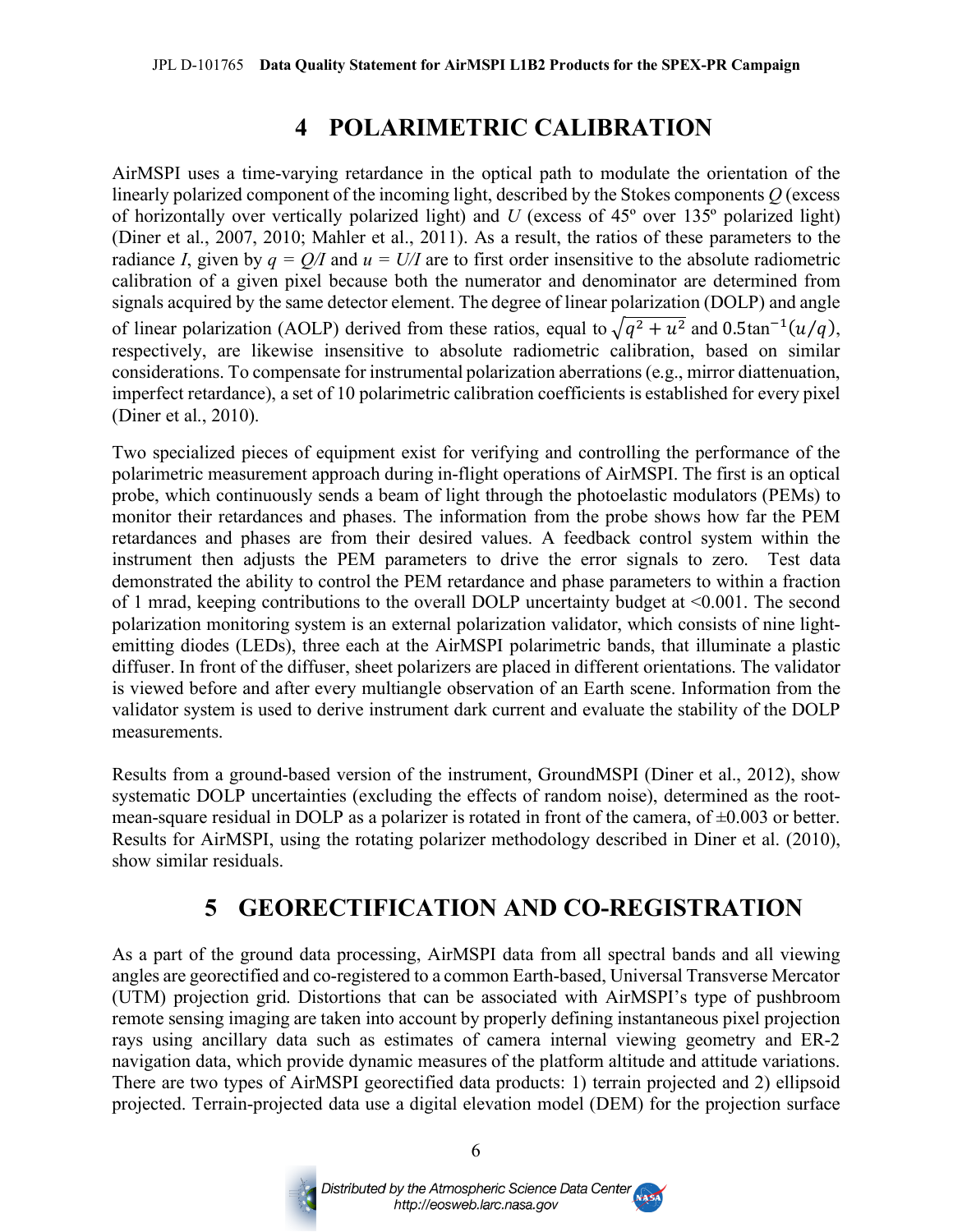so that cloud-free imagery is truly orthorectified with reference to that surface. Ellipsoid-projected data use the World Geodetic System 1984 (WGS84) Earth reference ellipsoid for the projection surface. One purpose of the ellipsoid projection is to provide input to stereoscopic height retrievals for predominantly cloudy imagery. Automatic stereoscopic retrieval software is currently in development.

Factors affecting geospatial accuracy of AirMSPI products include: 1) relative band-to-band coregistration within a single viewing angle, 2) multi-angle co-registration, and 3) absolute georectification. The uncertainty depends on the magnitude of the errors in the supplied ancillary data and errors in the projection surface defined by the DEM. In the case of the SPEX-PR campaign, the United States Geological Survey (USGS)-provided National Elevation Dataset (NED) with 10 m horizontal posting and 2.44 m rms error in elevation is used. Errors in the ancillary data defining viewing geometry are handled as static and dynamic pointing errors in order to characterize them using available ground control points (GCPs) in a procedure based on simultaneous bundle adjustment (Jovanovic et al., 2012). For targets where there is an optimum number of GCPs available, both static and dynamic pointing errors are recovered simultaneously prior to georectification and co-registration. These data are denoted as having full geometric calibration "directly" applied with expected co-registration and georectification uncertainty of around 15 m rms across all viewing angles and all bands. For other targets, (i.e., those without available GCPs, which are mostly fully ocean or cloudy imagery), an estimate of static pointing errors made on separate flight lines within the same campaign is utilized. These products are denoted as having geometric calibration "indirectly" applied with a current estimate of georectification and co-registration uncertainty of less than one hundred meters. The type of geometric calibration is recorded in the file metadata list under the field name "Geolocation stage". Analysis and implementation efforts are still in progress with an objective to fully optimize the camera viewing model so that uncertainties of indirectly calibrated data are minimized.

Band-to-band relative co-registration uncertainty within the same viewing angle is well within 10 m, which is the pixel size of the map projection grid in the step-and-stare terrain-projected data. In the case of ellipsoid-projected data there will be some offsets in the relative band-to-band registration due to the parallax caused by the true height of the viewing surface and physical band separation in the focal plane. Additionally, slight errors in registration can cause a slight displacement (on the order of a degree or two) of polarimetric features such as the backscatter glory from their expected location.

Occasional gaps of isolated lines in AirMSPI pushbroom imagery are present in an extremely small number of scenes. These are due to changes in the ER-2 pitch attitude that occurred too abruptly (e.g., as the result of turbulence) to either: 1) be captured accurately in the ER-2 navigation data, and/or 2) cause occasional gaps in the imagery created in the pushbroom fashion.



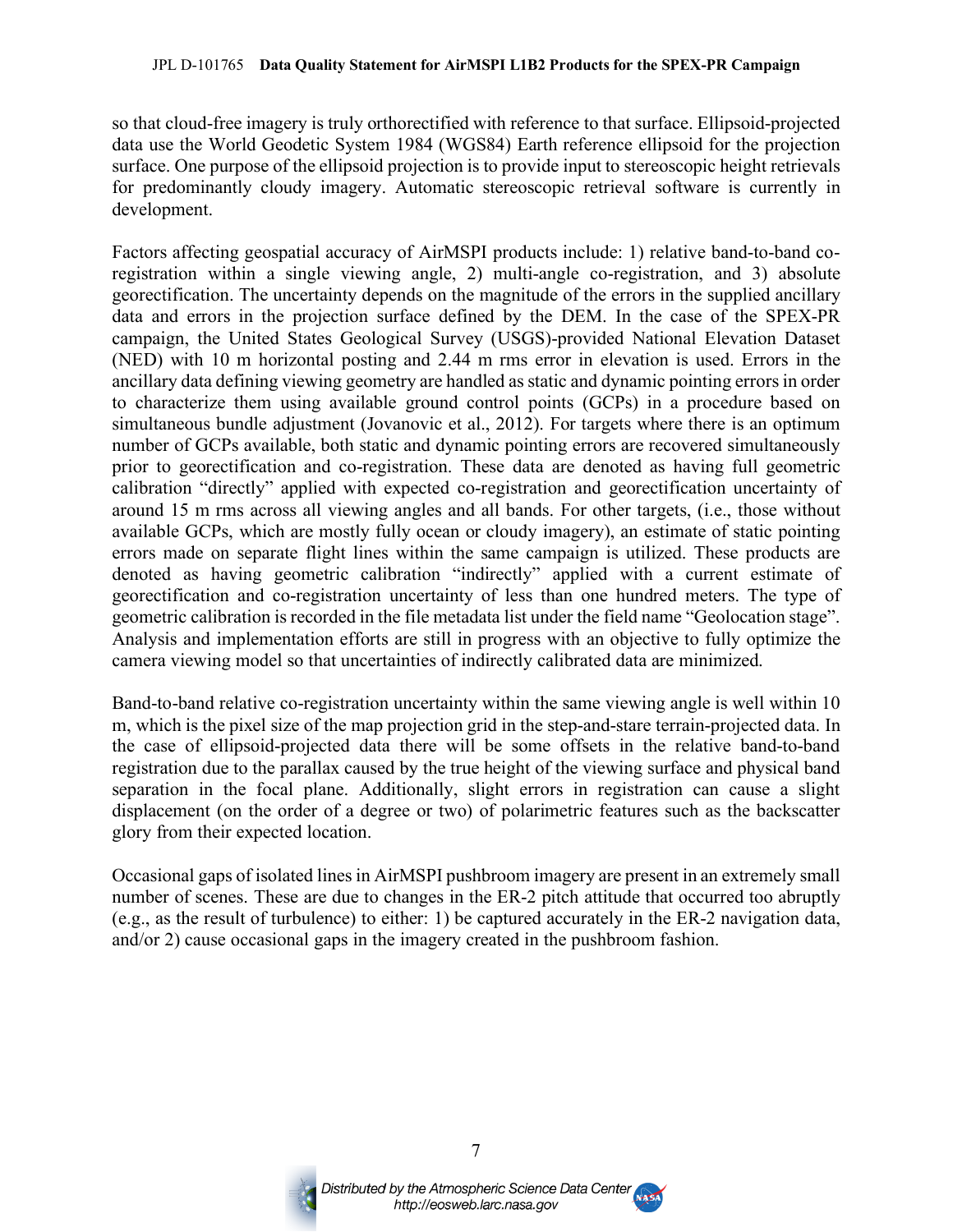### **6 INCIDENTAL DATA QUALITY ISSUES**

On February 2, sun glint was observed over the Pacific Ocean. This specular reflection of sunlight off the ocean is bright, sometimes causing the detector to saturate, and highly polarized. The following sun glint images contain saturated pixels, causing NaN pixel values in the HDF files, as well as black pixels in the JPG quicklooks:

AirMSPI\_ER2\_GRP\_ELLIPSOID\_20160202\_193441Z\_CA-SouthGate\_SWPF\_F01\_V006 AirMSPI\_ER2\_GRP\_TERRAIN\_20160202\_193441Z\_CA-SouthGate\_SWPF\_F01\_V006 AirMSPI\_ER2\_GRP\_ELLIPSOID\_20160202\_193600Z\_NorthPacificOcean-34N118W\_556F\_F01\_V006 AirMSPI\_ER2\_GRP\_ELLIPSOID\_20160202\_193629Z\_NorthPacificOcean-34N118W\_492F\_F01\_V006 AirMSPI\_ER2\_GRP\_ELLIPSOID\_20160202\_193658Z\_NorthPacificOcean-34N118W\_409F\_F01\_V006 AirMSPI\_ER2\_GRP\_ELLIPSOID\_20160202\_194159Z\_NorthPacificOcean-33N118W\_SWPF\_F01\_V006 AirMSPI\_ER2\_GRP\_ELLIPSOID\_20160202\_195345Z\_NorthPacificOcean-33N118W\_SWPA\_F01\_V006 AirMSPI\_ER2\_GRP\_ELLIPSOID\_20160202\_195450Z\_NorthPacificOcean-33N118W\_SWPF\_F01\_V006 AirMSPI\_ER2\_GRP\_TERRAIN\_20160202\_195450Z\_NorthPacificOcean-33N118W\_SWPF\_F01\_V006 AirMSPI\_ER2\_GRP\_ELLIPSOID\_20160202\_195954Z\_CA-LosAngeles\_409A\_F01\_V006 AirMSPI\_ER2\_GRP\_TERRAIN\_20160202\_195954Z\_CA-LosAngeles\_409A\_F01\_V006 AirMSPI\_ER2\_GRP\_ELLIPSOID\_20160202\_200022Z\_CA-LosAngeles\_492A\_F01\_V006 AirMSPI\_ER2\_GRP\_TERRAIN\_20160202\_200022Z\_CA-LosAngeles\_492A\_F01\_V006

February 9 was dedicated to overflying a methane gas leak in Porter Ranch, Los Angeles. For this purpose, the plane flew at a low altitude (700-5000 ft as opposed to the regular 65,000 ft) and conducted many rapid attitude changes. This causes image blurring, band coregristration imperfections, and gaps in the imagery during the following runs:

203347Z\_CA-Castaic 203454Z\_CA-SantaClarita 203600Z\_CA-LosAngelesCounty 203814Z\_CA-LosAngeles 203921Z\_CA-SimiValley 210146Z\_CA-SantaClarita 211413Z\_CA-Castaic 211520Z\_CA-Castaic 211841Z\_CA-LosAngeles 211948Z\_CA-LosAngeles 212731Z\_GulfOfMexico-25N85W 213331Z\_CA-LosAngeles 214112Z\_CA-Castaic



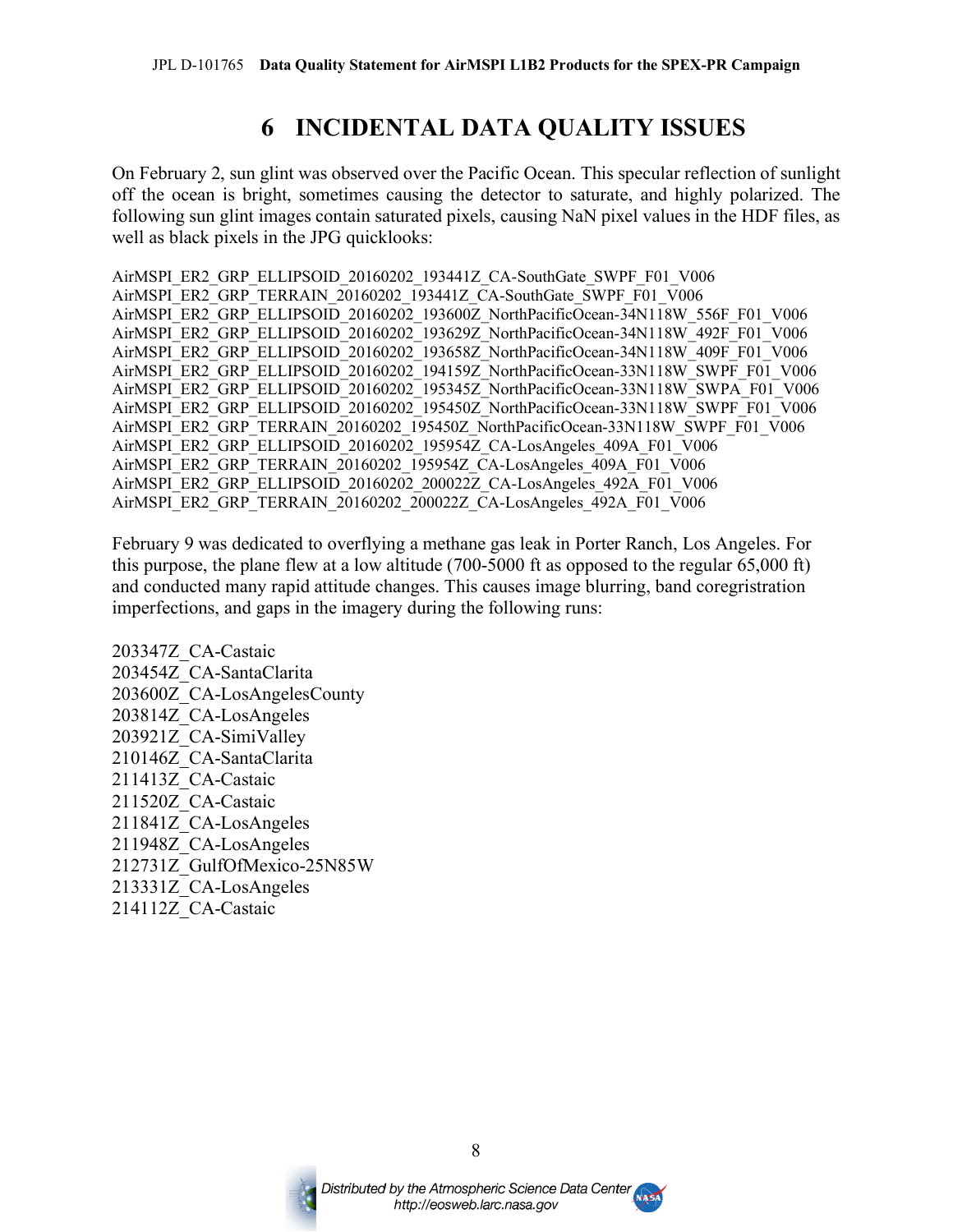### **7 REFERENCES**

Diner, D.J., A. Davis, B. Hancock, G. Gutt, R.A. Chipman, and B. Cairns(2007). Dual photoelastic modulator-based polarimetric imaging concept for aerosol remote sensing. *Appl. Opt.* **46**, 8428- 8445.

Diner, D.J., A. Davis, B. Hancock, S. Geier, B. Rheingans, V. Jovanovic, M. Bull, D.M. Rider, R.A. Chipman, A. Mahler, and S.C. McClain (2010). First results from a dual photoelastic modulator-based polarimetric camera. *Appl. Opt.* **49**, 2929-2946.

Diner, D.J., F. Xu, J.V. Martonchik, B.E. Rheingans, S. Geier, V.M. Jovanovic, A. Davis, R.A. Chipman, and S.C. and McClain (2012). Exploration of a polarized surface bidirectional reflectance model using the Ground-based Multiangle SpectroPolarimetric Imager. *Atmosphere* **3**, 591-619.

Diner, D.J., F. Xu, M.J. Garay, J.V. Martonchik, B.E. Rheingans, S. Geier, A. Davis, B.R. Hancock, V.M. Jovanovic, M.A. Bull, K. Capraro, R.A. Chipman, and S.C. McClain (2013a). The Airborne Multiangle SpectroPolarimetric Imager (AirMSPI): a new tool for aerosol and cloud remote sensing. *Atmos. Meas. Tech*. **6**, 2007-2025.

Diner, D.J., M.J. Garay, O.V. Kalashnikova, B.E. Rheingans, S. Geier, M.A. Bull, V.M. Jovanovic, F. Xu, C.J. Bruegge, A. Davis, K. Crabtree, and R.A. Chipman (2013b). Airborne Multiangle SpectroPolarmetric Imager (AirMSPI) observations over California during NASA's Polarimeter Definition Experiment (PODEX). *SPIE Proc*. **8873**, 88730B-2.

Jovanovic, V.M., M. Bull, D.J. Diner, S. Geier, and B. Rheingans (2012). Automated data production for a novel Airborne Multiangle SpectroPolarimetric Imager (AirMSPI). *Int. Arch. Photogramm. Remote Sens. Spatial Inf. Sci.*, **XXXIX-B1**, 33-38.

Mahler, A., D.J. Diner, and R.A. Chipman (2011). Analysis of static and time-varying polarization errors in the multiangle spectropolarimetric imager. *Appl. Opt.* **50**, 2080-2087.

Palmer, J.M. (1984). Effective bandwidths for LANDSAT-4 and LANDSAT-D' Multispectral Scanner and Thematic Mapper subsystems. *IEEE Trans. Geosci. Rem. Sens.* **GE-22**, 336-338.

Wehrli, C. (1985). "Extraterrestrial Solar Spectrum", Publication no. 615, Physikalisch Meteorologisches Observatorium + World Radiation Center (PMO/WRC) Davos Dorf, Switzerland, July 1985.



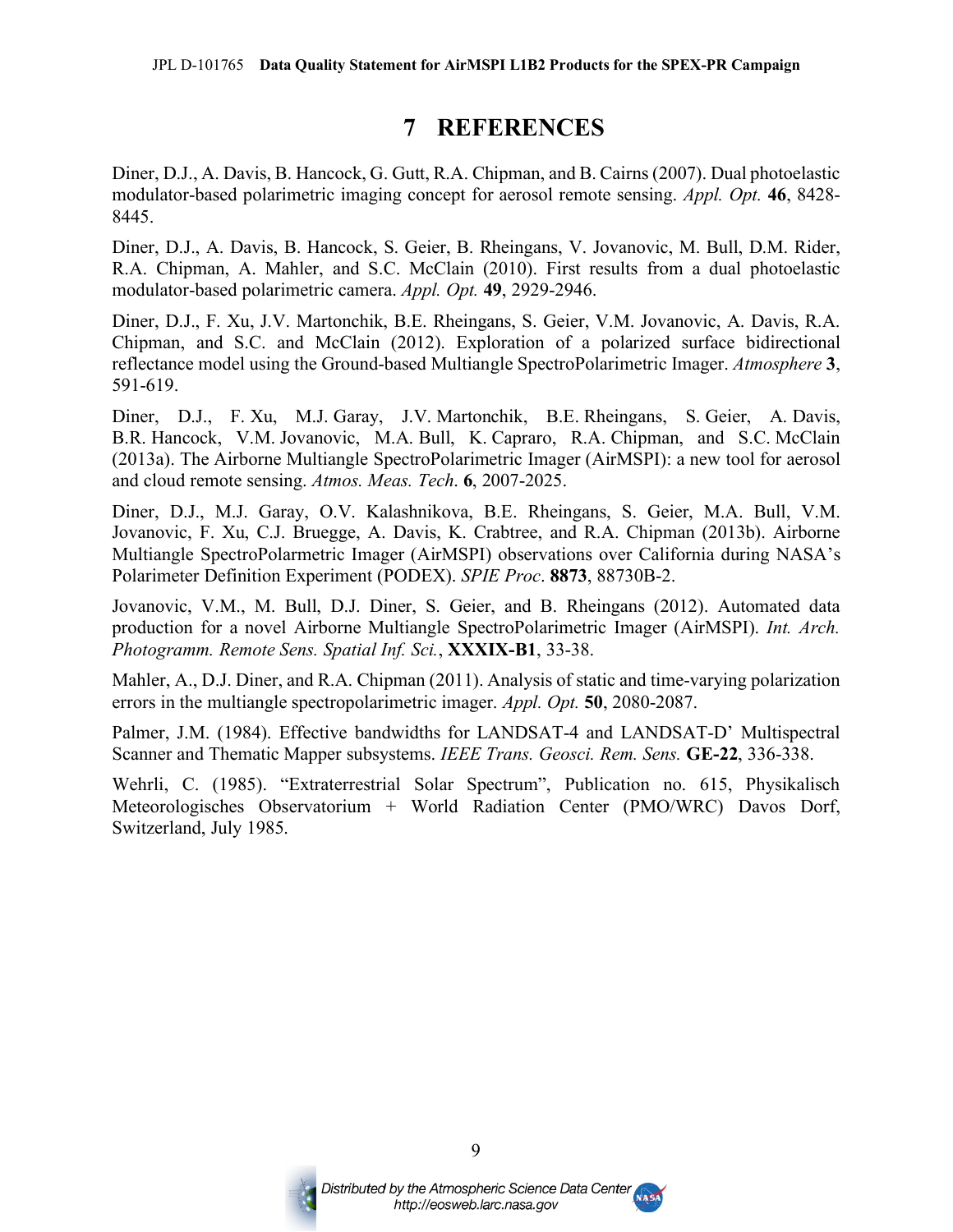### **8 APPENDIX**

Acronym List:

| <b>AirMSPI</b> | Airborne Multiangle SpectroPolarimetric Imager               |
|----------------|--------------------------------------------------------------|
| <b>AOLP</b>    | Angle of Linear Polarization                                 |
| <b>ASD</b>     | <b>Analytical Spectral Devices</b>                           |
| <b>ASDC</b>    | Atmospheric Science Data Center                              |
| <b>AVIRIS</b>  | Airborne Visible/Infrared Imaging Spectrometer               |
| AU             | <b>Astronomical Unit</b>                                     |
| <b>DEM</b>     | Digital Elevation Model                                      |
| DN             | Digital Number                                               |
| <b>DOLP</b>    | Degree of Linear Polarization                                |
| <b>EOS</b>     | Earth Observing System                                       |
| <b>GCP</b>     | <b>Ground Control Point</b>                                  |
| HDF-EOS        | Hierarchical Data Format for EOS                             |
| <b>JPL</b>     | Jet Propulsion Laboratory                                    |
| LaRC           | Langley Research Center (NASA)                               |
| <b>LED</b>     | Light-emitting diode                                         |
| <b>MISR</b>    | Multi-angle Imaging SpectroRadiometer                        |
| <b>NASA</b>    | National Aeronautics and Space Administration                |
| <b>NED</b>     | <b>National Elevation Dataset</b>                            |
| <b>NIST</b>    | National Institute of Standards and Technology               |
| <b>PEM</b>     | Photoelastic modulator                                       |
| <b>RDQI</b>    | Radiometric Data Quality Indicator                           |
| <b>SCF</b>     | <b>Science Computing Facility</b>                            |
| <b>SDP</b>     | <b>Science Data Processing</b>                               |
| <b>SPEX</b>    | Spectropolarimeter for Planetary EXploration                 |
| <b>SPEX-PR</b> | SPEX engineering flights + Porter Ranch gas leak overflights |
| SI             | Système international                                        |
| <b>SRF</b>     | <b>Spectral Response Function</b>                            |
| <b>USGS</b>    | United States Geological Survey                              |
| <b>UTM</b>     | Universal Transverse Mercator                                |
| <b>UV</b>      | Ultraviolet                                                  |
| WGS84          | World Geodetic System 1984                                   |